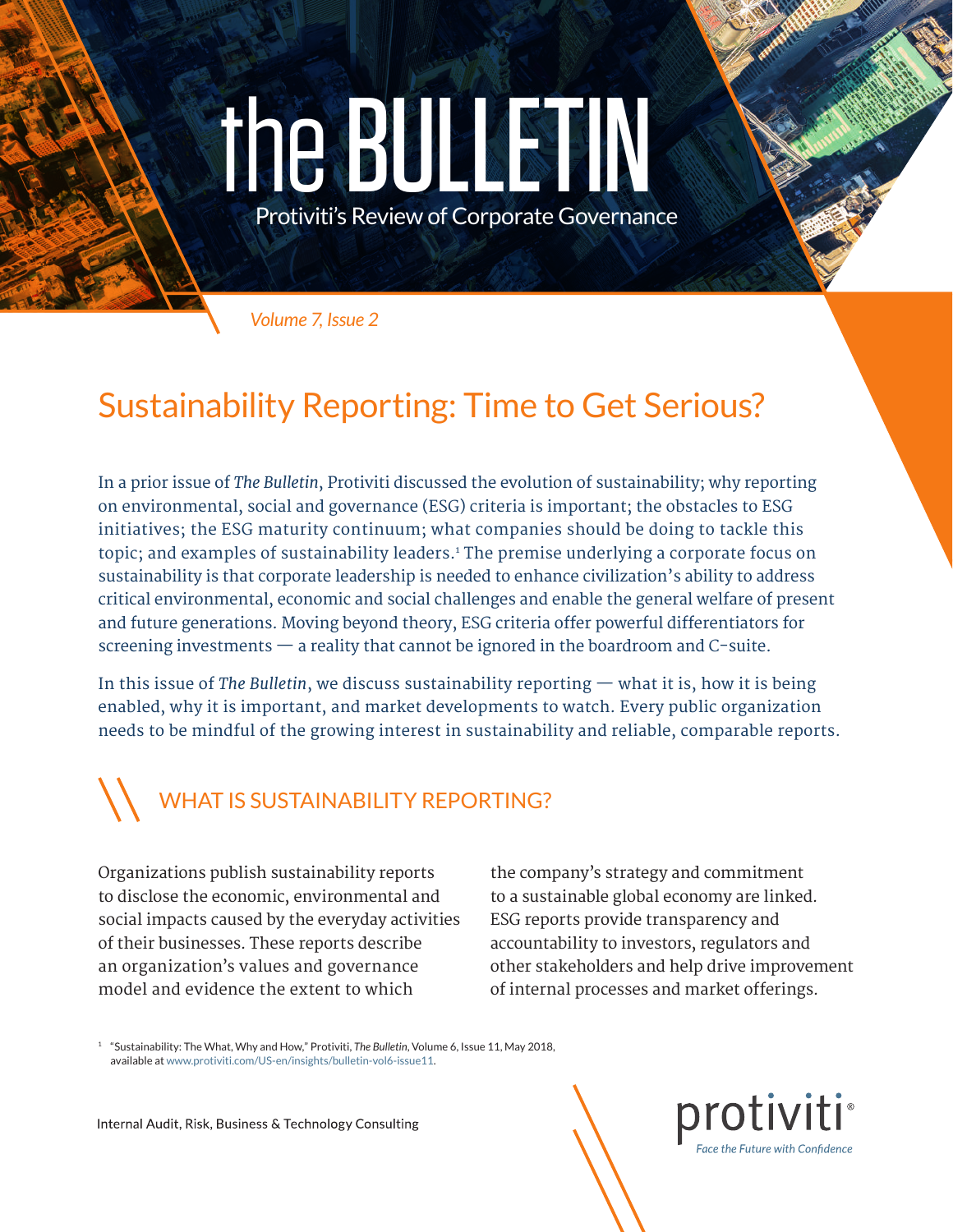While many companies often see this form of reporting as an exercise to meet stakeholder expectations, most realize that strong sustainability performance conveys the potential for more sustainable revenue streams, higher customer and employee retention, and reduced regulatory risk. Plus, it's the right thing to do.

The discipline of sustainability reporting can help organizations measure and monitor performance against established economic, environmental, social and governance goals. The increased transparency leads to better

decision-making and a sharper focus on communicating with external stakeholders, as well as advancing the maturity of the organization's capabilities in addressing ESG objectives. Many institutional investors have come to expect sustainability reports as a source of information to be incorporated into their investment analysis. Importantly, reporting companies gain the most from sustainability reports when they use them as a means of understanding, communicating and improving organizational performance rather than merely producing a report as an end in itself.

#### ALTERNATIVE FRAMEWORKS AND THE ROLE OF THE SASB

There are various sustainability reporting guidance materials available in the marketplace. Examples of such frameworks include:

- **•** The Global Reporting Initiative (GRI), the official reporting standard of the United Nations (U.N.) Global Compact, places equal weight on ESG factors. It is applied to public and private companies, not-forprofits, and public sector entities.
- **•** Dow Jones Sustainability Indices (DJSI), perhaps the longest-running global sustainability benchmarks worldwide, are based on an analysis of corporate economic, environmental and social performance, assessing issues such as corporate governance, risk management, branding, climate change mitigation, supply chain standards and labor practices. DJSI are applied to some of the largest public companies in the world.
- **•** The GRESB is an investor-driven organization committed to assessing the ESG performance of real estate assets globally. Its assessment is applied to commercial real estate owners, asset managers and developers.
- **•** The Sustainability Accounting Standards Board (SASB) develops standards for reporting sustainability performance by industry — which, accordingly, vary by industry — enabling investors and companies to compare performance from company to company. It targets public companies in the United States for integration into their Form 10-K reports.

*Sustainability reporting guidance varies significantly, so consistency across the globe remains an elusive objective.*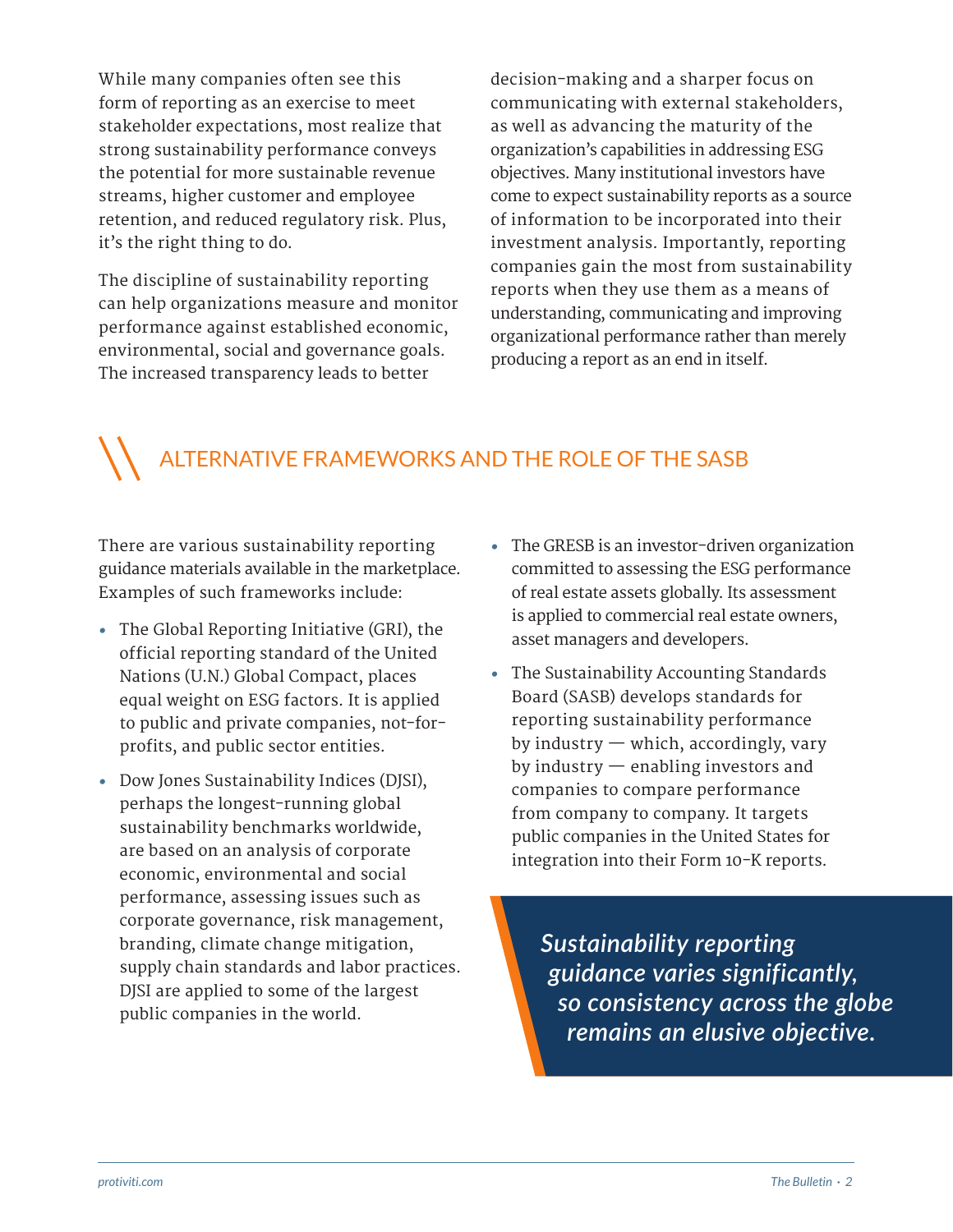The above examples are intended to illustrate the multiple frameworks in use and are not intended to be an exhaustive list. The key point is that sustainability reporting guidance varies significantly, so consistency across the globe remains an elusive objective. Since the SASB is relatively new to this domain and is directing its focus on the United States, which lags the European Union (EU) in sustainability reporting, we will discuss its approach further below.

The SASB's mission is to help businesses around the world identify, manage and report on the sustainability topics that matter most to investors. Standards are developed based on extensive feedback from companies, investors and other market participants as part of a transparent, publicly documented process. There are 77 industryspecific codified standards, launched in November 2018 at the London Stock Exchange. They outline the minimal set of financially material sustainability topics and their associated metrics for the typical

company in a particular industry. The 77 industries are arrayed among 11 sectors.<sup>2</sup>

The SASB selects key topics by sector that are reasonably likely to affect the financial condition or operating performance of companies within the sector. These topics are based on several key principles evidencing investor interest and financial impact industry relevance, value creation potential, actionable by companies, of interest to investors, and reflective of stakeholder consensus. The topics are designed to guide management's risk analysis, strategic analysis, and preparation of the management discussion and analysis (MD&A), risk factors and other relevant disclosures in public reports, as appropriate.

Some 26 general issue categories comprising a range of disclosure topics are grouped among five dimensions: environment, social capital, human capital, business model and innovation, and leadership and governance. The 26 issues are summarized below:

| <b>DIMENSION</b>                        | <b>ISSUE CATEGORY</b>                                                                                            |                                                                                                                          |
|-----------------------------------------|------------------------------------------------------------------------------------------------------------------|--------------------------------------------------------------------------------------------------------------------------|
| <b>Environment</b>                      | Greenhouse gas (GHG)<br>$\bullet$<br>Air quality<br>Energy management                                            | Water and wastewater management<br>$\bullet$<br>Waste and hazardous materials management<br>۰<br>Ecological impacts<br>c |
| <b>Social Capital</b>                   | Human rights and community relations<br>Customer privacy<br>Data security<br>Access and affordability            | Product quality and safety<br>Customer welfare<br>٥<br>Selling practices and product labeling                            |
| <b>Human Capital</b>                    | Labor practices<br>Employee health and safety                                                                    | Employee engagement, diversity and inclusion                                                                             |
| <b>Business Model and</b><br>Innovation | Product design and life cycle management<br>Business model resilience<br>Supply chain management                 | Materials sourcing and efficiency<br>Physical impacts of climate change<br>$\bullet$                                     |
| <b>Leadership and</b><br>Governance     | <b>Business ethics</b><br>Competitive behavior<br>$\bullet$<br>Management of legal and regulatory<br>environment | Critical incident risk management<br>Systemic risk management                                                            |

<sup>2</sup> For more information, see the SASB website: [www.sasb.org.](http://www.sasb.org)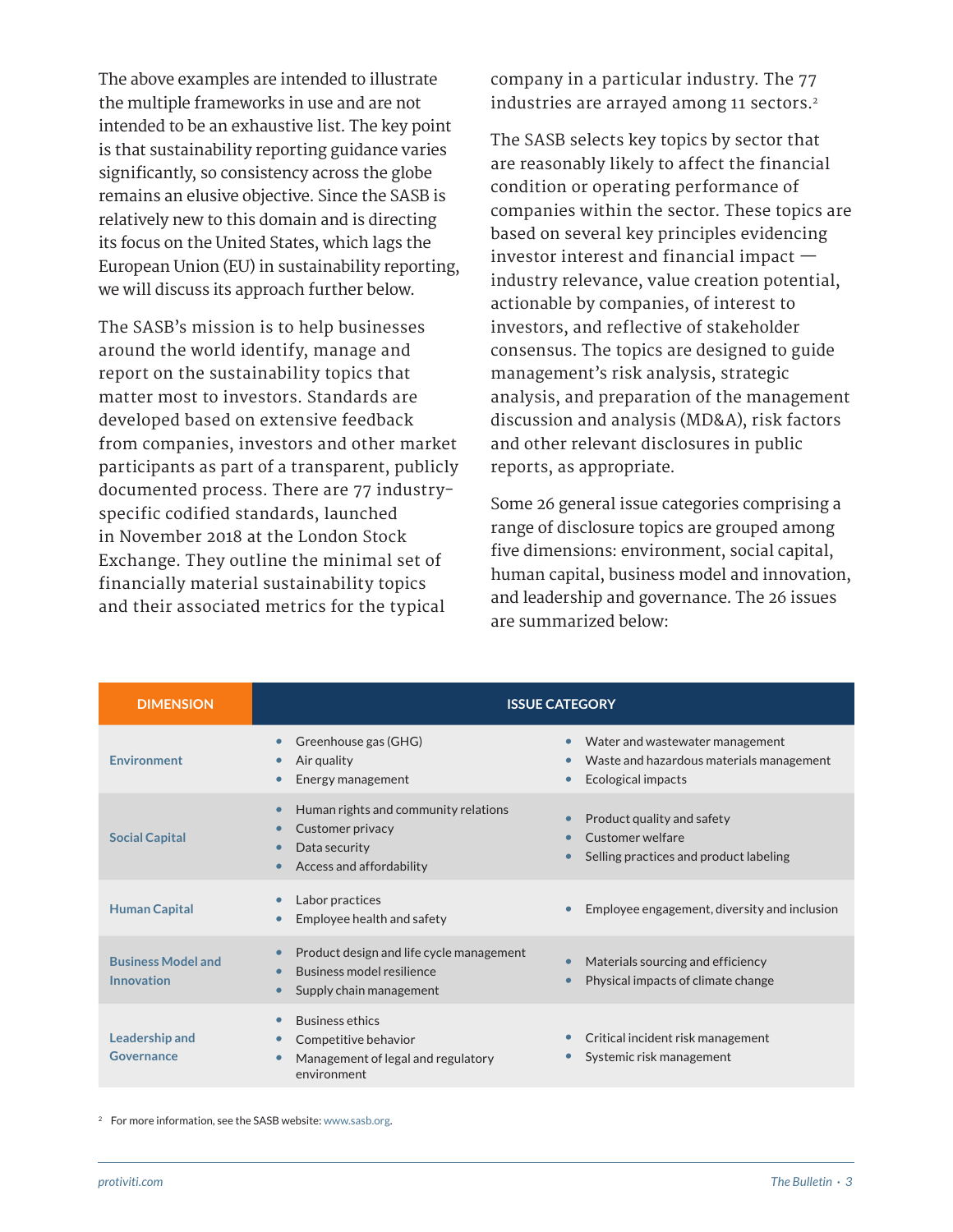For each issue germane to a given industry, accounting metrics that vary by industry are provided. The SASB's Materiality Map®, available at [https://materiality.sasb.org/,](https://materiality.sasb.org) is an interactive tool that identifies and compares disclosure topics across different industries and sectors. For each industryspecific disclosure topic, the related standards provide appropriate accounting

metrics and technical protocols for compiling relevant data. The SASB recognizes that normalizing performance data is important for the analysis of disclosures pursuant to its standards. Therefore, the industry standards contain activity metrics that are designed to assist in a reliable evaluation and comparability of reporting.

### THE TREND TOWARD INTEGRATED REPORTING

With sustainability reporting proliferating across the planet, better alignment in corporate reporting standards is needed to make it easier for companies to prepare effective and coherent disclosures that meet the information needs of capital markets and society and foster comparability on a global basis. To that end, the SASB, GRI and International Integrated Reporting Council (IIRC) have announced a two-year project to collaborate on standardization of sustainability reporting frameworks, as well as on frameworks that promote further integration between nonfinancial and financial reporting.3

Given the emphasis by standard-setters, companies and their boards — specifically, the audit committee — should monitor the trend toward integrated reporting. Such reporting is likely to address the company's stewardship in deploying various forms of capital in the business: financial, manufactured, intellectual, reputational (social, cultural and community relationship), human and natural. The idea is for companies to tell their story in one integrated report (versus the fragmented approach of separate reports) to emphasize a broader range of measures underlying their

commitment to sustainable development and ethical values in pursuing near- and long-term profitable growth. That trend reflects the continued emphasis on disclosing nonfinancial data to investors consistent with the notion that market capitalization is derived from sources of value beyond strong financial performance.

> *With sustainability reporting proliferating across the planet, better alignment in corporate reporting standards is needed to make it easier for companies ... [to] meet the information needs of capital markets and society and foster comparability on a global basis.*

As with ESG reporting, management's focus and the audit committee's oversight emphasis on integrated reports  $-$  if the company were to issue an ESG report should be on the effectiveness of the related disclosure controls and procedures.

<sup>3</sup> "Leading Corporate Reporting Bodies Launch Two-Year Project for Better Alignment," Integrated Reporting (IR), November 7, 2018, [http://integratedreporting.org/](http://integratedreporting.org/news/leading-corporate-reporting-bodies-launch-two-year-project-for-better-alignment/) [news/leading-corporate-reporting-bodies-launch-two-year-project-for-better-alignment/.](http://integratedreporting.org/news/leading-corporate-reporting-bodies-launch-two-year-project-for-better-alignment/)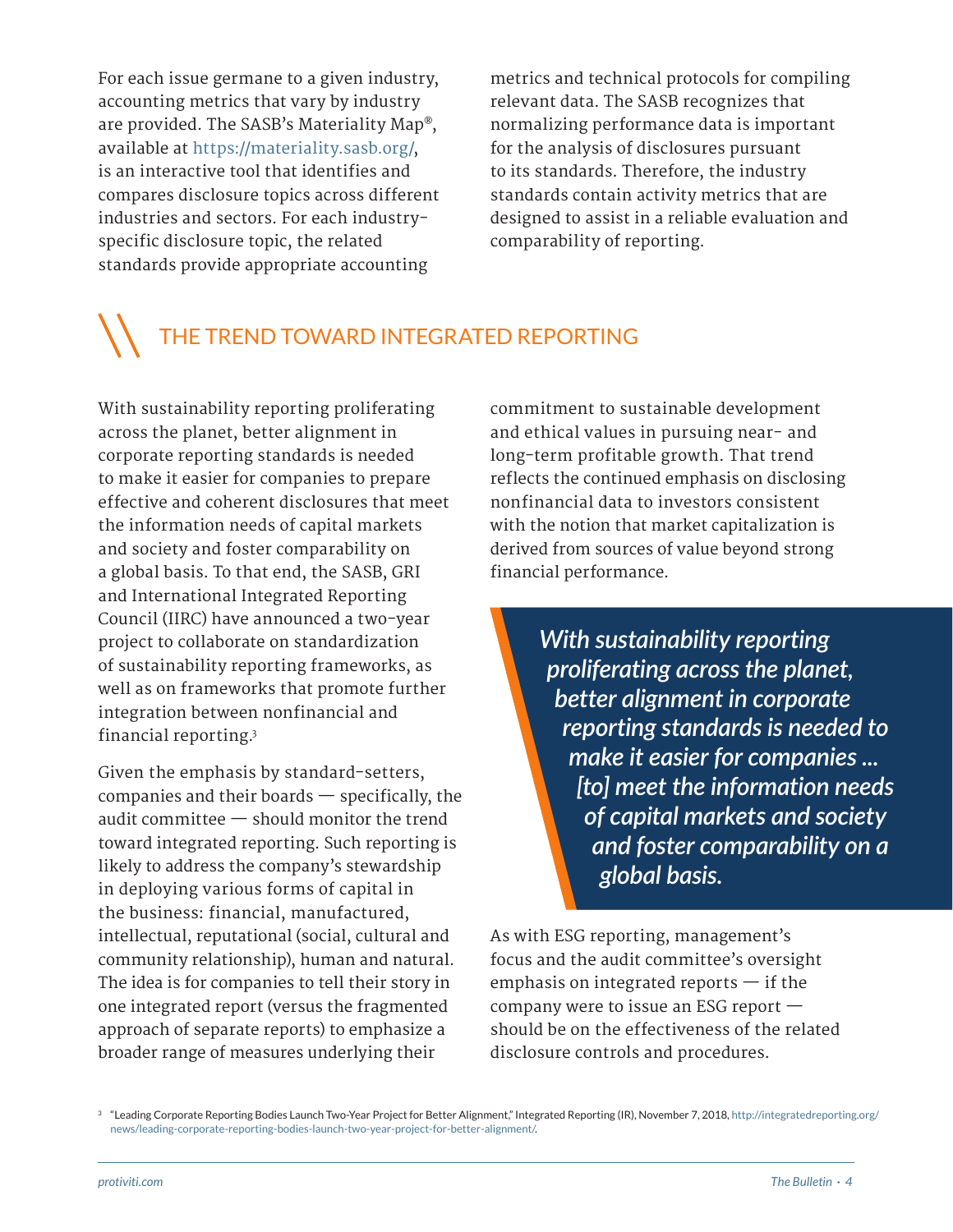#### WHY IS SUSTAINABILITY REPORTING IMPORTANT?

A recent survey of more than 500 public company directors noted that although ESG issues are currently a relatively low priority for many boards, most directors would like their boards to become more proactive and enhance ESG oversight. Specifically, 53.6 percent of public company directors would like their board to improve its understanding of the company's current levels of ESG-related performance, and 49.8 percent would like to ensure ESG is strongly linked to the company's strategy. This growing interest is likely due to increased shareholder activism evidenced by high-profile proxy battles over ESG-related topics and institutional investors proactively assessing ESG performance of companies in their portfolios.4

The above research suggests that the CEO's level of interest is crucial to progress from passive interest to an action-oriented perspective about sustainability issues. There are many reasons sustainability reporting merits the attention of CEOs and their boards:

**• Responsible investing is emerging as a source of outperformance.** A recently released study by an asset management company noted that during the period from 2014 to 2017, responsible investing was generally a source of outperformance in both the eurozone and North America. In the eurozone, all ESG pillars and ESG score integration displayed positive returns, with the governance pillar dominating. In North America, ESG investing during this same

period (2014 to 2017) also displayed positive returns, although the environmental component was the biggest winner. The study also noted that the massive mobilization of institutional investors regarding ESG investing in Europe has had an impact on demand mechanisms, with a consequent effect on prices, thereby triggering a performance premium.5

- **• Providers of global governance services are integrating sustainability guidance.** Glass Lewis has integrated the SASB's guidance on material ESG topics into its proxy research reports and vote management application, Viewpoint.<sup>6</sup> Glass Lewis assists the majority of the world's largest pension funds, mutual funds and asset managers, which collectively manage more than US\$35 trillion in assets.7 Other similar organizations may be weighing similar steps.
- **• Shareholder proposals on ESG matters and voting support are steadily increasing.** This development has been unfolding over the past several years, even though such proposals are still rarely approved. But the noise level continues to rise. Examples of issues that have commanded attention in recent proxy seasons include investigating the impact of climate change on the business, improving diversity in the boardroom, increasing efforts to fill existing gender pay gaps, and linking executive compensation to human capital management.8

<sup>4</sup> 2018-2019 NACD Public Company Governance Survey, National Association of Corporate Directors, December 2018, available to subscribers at [www.nacdonline.org/analytics/survey.cfm?ItemNumber=63801.](http://www.nacdonline.org/analytics/survey.cfm?ItemNumber=63801)

<sup>&</sup>lt;sup>5</sup> "The Alpha and Beta of ESG Investing," Amundi Asset Management, January 14, 2019: [http://research-center.amundi.com/page/Article/2019/01/The-](http://research-center.amundi.com/page/Article/2019/01/The-Alpha-and-Beta-of-ESG-investing)[Alpha-and-Beta-of-ESG-investing.](http://research-center.amundi.com/page/Article/2019/01/The-Alpha-and-Beta-of-ESG-investing)

<sup>6</sup> "Glass Lewis to Integrate SASB's Industry-Specific Materiality Guidance Across Research and Vote Management Products," Glass Lewis press release, September 12, 2018: [www.glasslewis.com/glass-lewis-to-integrate-sasbs-industry-specific-materiality-guidance-across-research-and-vote-management-products/.](http://www.glasslewis.com/glass-lewis-to-integrate-sasbs-industry-specific-materiality-guidance-across-research-and-vote-management-products/)

<sup>7</sup> See [www.glasslewis.com/company-overview/.](http://www.glasslewis.com/company-overview/)

<sup>8</sup> "Amid Increasing Demand for ESG Disclosure, Voting Support for Shareholder Resolutions on Environmental and Social Issues Is Rising," media release, The Conference Board, November 8, 2018: [www.prnewswire.com/news-releases/amid-increasing-demand-for-esg-disclosure-voting-support-for-shareholder](http://www.prnewswire.com/news-releases/amid-increasing-demand-for-esg-disclosure-voting-support-for-shareholder-resolutions-on-environmental-and-social-issues-is-rising-300746843.html)[resolutions-on-environmental-and-social-issues-is-rising-300746843.html](http://www.prnewswire.com/news-releases/amid-increasing-demand-for-esg-disclosure-voting-support-for-shareholder-resolutions-on-environmental-and-social-issues-is-rising-300746843.html).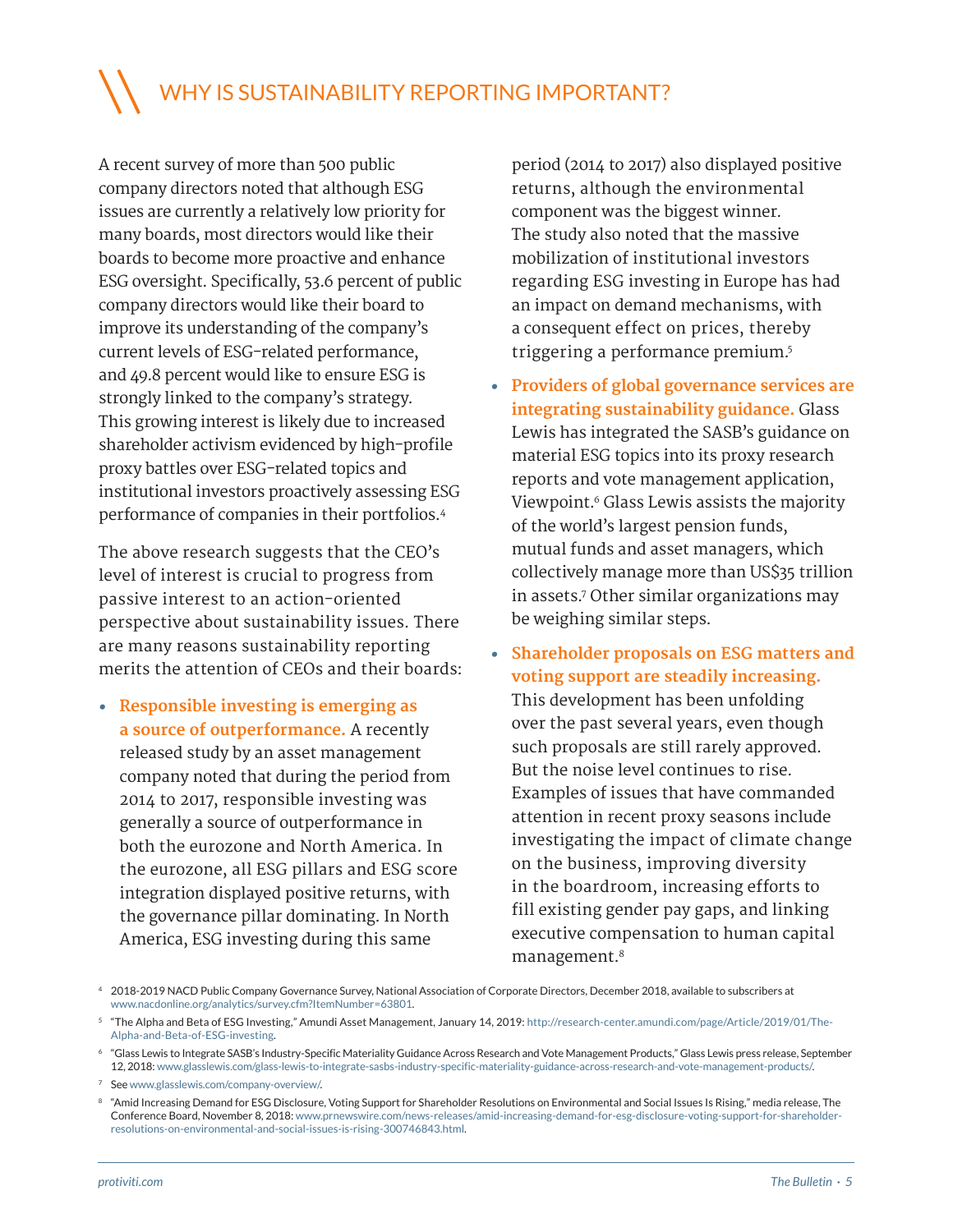- **• Global organizations, governments and markets are concerned about climate change.** Two recent developments illustrate this concern.
	- 1. A report on climate change issued by a U.N. body for assessing the science related to climate change addressed the impact of global warming of 1.5 degrees Celsius above preindustrial levels and related global greenhouse gas emission pathways, in the context of strengthening the global response to the threat of climate change, sustainable development, and efforts to eradicate poverty. It argued that companies and governments must act faster.9
	- 2. A U.S. government report also contained a warning on climate change. It projects the economy could lose hundreds of billions of dollars  $-$  or, in the worstcase scenario, more than 10 percent of its gross domestic product  $(GDP)$  — by the end of the century. It asserts that not a single G20 country is meeting its climate targets and, without significant reductions in greenhouse gas emissions, the annual average global temperature could increase 9 degrees Fahrenheit (5 degrees Celsius) or more by the end of this century, compared with preindustrial temperatures.<sup>10</sup>

Those reports and other research are likely to fuel further debate on climate change and harden the determination of activists to do something about it. Few companies will have the fortitude to display indifference to the issue, given the intensity of the debate and insistence on action by a swelling tide of influence.

**• Organizations are tying executive compensation to ESG metrics.** Over time more companies are linking compensation and sustainability progress. In 2014, Glass Lewis found that 40 percent of all global companies reviewed provided a link, up from 29 percent in 2010. Among U.S. companies, Ceres found the number of companies linking executive pay to sustainability grew from 15 percent in 2012 to 24 percent in 2014. The Corporate Knights' 12th annual Global 100 Most Sustainable Corporations list found that 87 percent of the Global 100 firms provided a monetary bonus to executives who achieved sustainability targets, up from 85 percent in the prior year.<sup>11</sup> Recently, Royal Dutch Shell committed to an energy industry first, announcing that executive compensation will be tied to short-term carbon emissions targets starting in 2020 to address the issue by cutting emissions generated by both its activities and the products it sells.12

> *Growing interest [in ESG performance] is likely due to increased shareholder activism evidenced by high-profile proxy battles over ESG-related topics and institutional investors proactively assessing ESG performance of companies in their portfolios.*

<sup>&</sup>lt;sup>9</sup> "Special Report: Global Warming of 1.5 °C," The Intergovernmental Panel on Climate Change, October 2018: [www.ipcc.ch/sr15/](http://www.ipcc.ch/sr15/).

<sup>10</sup> "The Feds' 2,000-Page Prod for Sustainable Investing," by Crystal Kim, *Barron's*, November 30, 2018: [www.barrons.com/articles/the-feds-2-000-page-prod](http://www.barrons.com/articles/the-feds-2-000-page-prod-for-sustainable-investing-1543621815)[for-sustainable-investing-1543621815](http://www.barrons.com/articles/the-feds-2-000-page-prod-for-sustainable-investing-1543621815).

<sup>11</sup> "Why Most Companies Don't Link ESG Performance to Executive Pay," by Jessica Lyons Hardcastle, *Environmental Leader*, January 29, 2016: [www.environmentalleader.com/2016/01/why-most-companies-dont-link-esg-performance-to-executive-pay/.](http://www.environmentalleader.com/2016/01/why-most-companies-dont-link-esg-performance-to-executive-pay/)

<sup>&</sup>lt;sup>12</sup> "Shell Is First Energy Company to Link Executive Pay and Carbon Emissions," by Ivana Kottasová and Daniel Shane, CNN Business, December 3, 2018: [www.cnn.com/2018/12/03/business/shell-climate-change-executive-pay/index.html.](http://www.cnn.com/2018/12/03/business/shell-climate-change-executive-pay/index.html)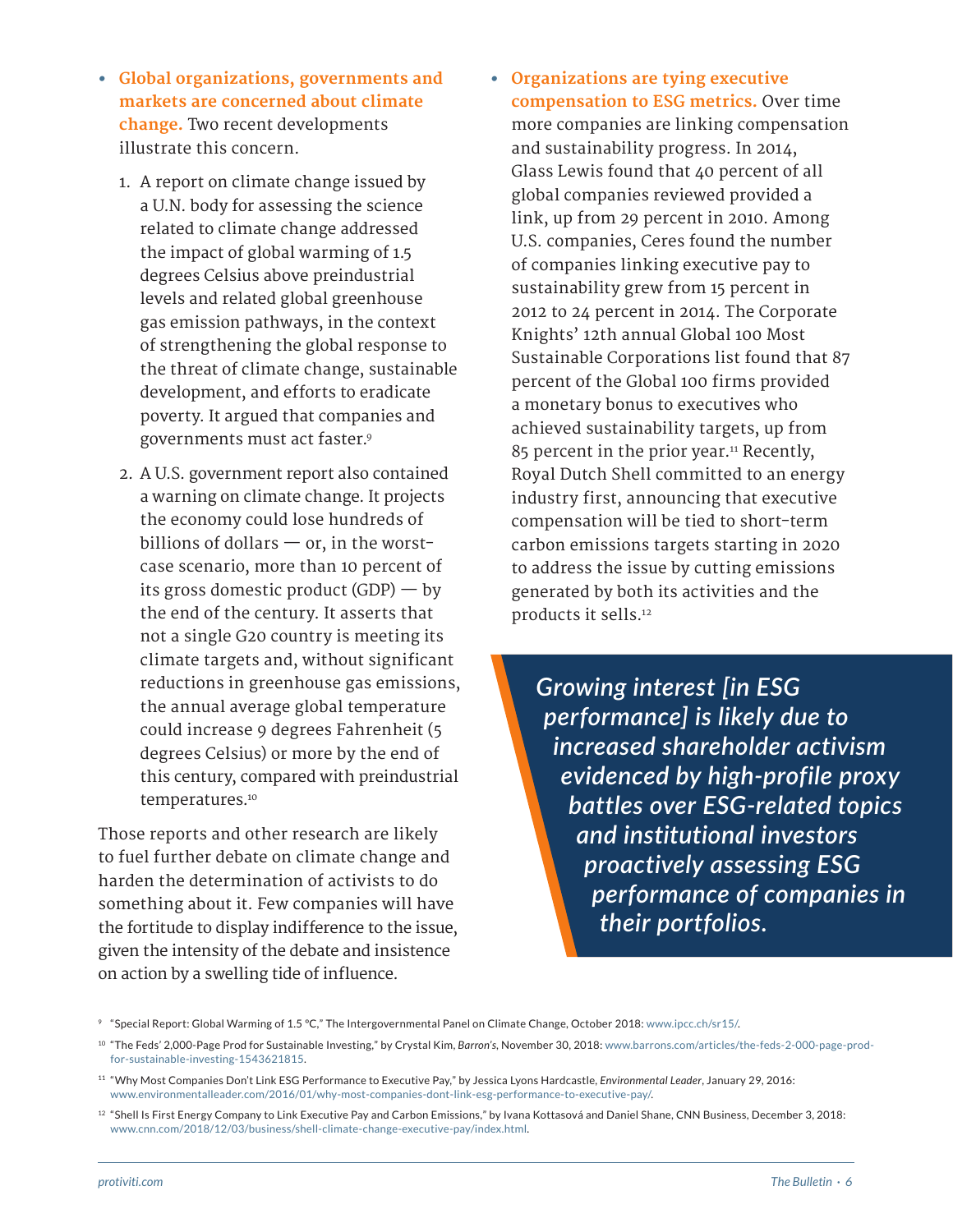**• Sustainable investing is on the rise.** Sustainable, responsible and impact investing assets have expanded to \$12 trillion in the United States, up 38 percent from \$8.7 trillion in 2016. Much of this growth is driven by asset managers considering ESG criteria across \$11.6 trillion in assets, up 44 percent from \$8.1 trillion in 2016. The top three issues for asset managers and their institutional investor clients are climate change and carbon emissions, tobacco investments/ stocks, and conflict risk. From 2016 through the first half of 2018, 165 institutional investors and 54 investment managers

controlling \$1.8 trillion in assets under management filed or co-filed shareholder resolutions on ESG-related issues.13

**• Governments around the world require sustainability reporting.** The sustainability reporting rates are around 80 percent in the Americas, Europe and Asia-Pacific and 50 percent in the Middle East and Africa.14 As global standards converge, comparability and transparency increase.

These market developments suggest it is inevitable that sustainability reporting will become a mainstay in the corporate environment, especially as investor support continues to strengthen.

#### MARKET DEVELOPMENTS TO WATCH

As professionally managed funds deploying the concept of selective investing using ESG criteria to screen investments have increased assets under management into the trillions of dollars and elevated their activism around ESG-related issues, directors and executives have taken notice.<sup>15</sup> Regulators are getting rulemaking petitions for standardized disclosures.16 As a result, more companies are embracing sustainable development by making commitments on various ESG fronts. As they do so, they are finding it compelling, for a variety of reasons, to disclose their performance against ESG criteria to differentiate themselves from an investmentscreening standpoint, particularly if major investors expect such reporting.

*Management's commitment to sustainability places emphasis on actions, not words; on disruptive innovation, not "business as usual"; and, most important, on leadership, collaboration and transparency.* 

As more emphasis is placed on disclosure of ESG performance to the investment community, the audit committee should give greater attention to the disclosure controls and procedures that provide reasonable assurance that such disclosures are prepared and presented fairly.

<sup>&</sup>lt;sup>13</sup> "Sustainable Investing Assets Reach \$12 Trillion as Reported by the US SIF Foundation's Biennial Report on US Sustainable, Responsible and Impact Investing Trends," US|SIF: The Forum for Sustainable and Responsible Investment, October 31, 2018, see [www.ussif.org/files/US%20SIF%20Trends%20](http://www.ussif.org/files/US%20SIF%20Trends%20Report%202018%20Release.pdf) [Report%202018%20Release.pdf.](http://www.ussif.org/files/US%20SIF%20Trends%20Report%202018%20Release.pdf)

<sup>14</sup> "The Road Ahead: The KPMG Survey of Corporate Responsibility Reporting 2017," KPMG, 2017: [https://assets.kpmg/content/dam/kpmg/xx/pdf/2017/10/](https://assets.kpmg/content/dam/kpmg/xx/pdf/2017/10/kpmg-survey-of-corporate-responsibility-reporting-2017.pdf) [kpmg-survey-of-corporate-responsibility-reporting-2017.pdf](https://assets.kpmg/content/dam/kpmg/xx/pdf/2017/10/kpmg-survey-of-corporate-responsibility-reporting-2017.pdf).

<sup>15</sup> "The Relevance of Sustainability Performance to Board Risk Oversight," *Board Perspectives: Risk Oversight*, Issue 103, Protiviti, May 2018: [www.protiviti.com/US-en/insights/bpro103](http://www.protiviti.com/US-en/insights/bpro103).

<sup>16</sup> Letter to Brent J. Fields, Secretary, SEC, October 1, 2018: [www.sec.gov/rules/petitions/2018/petn4-730.pdf.](http://www.sec.gov/rules/petitions/2018/petn4-730.pdf)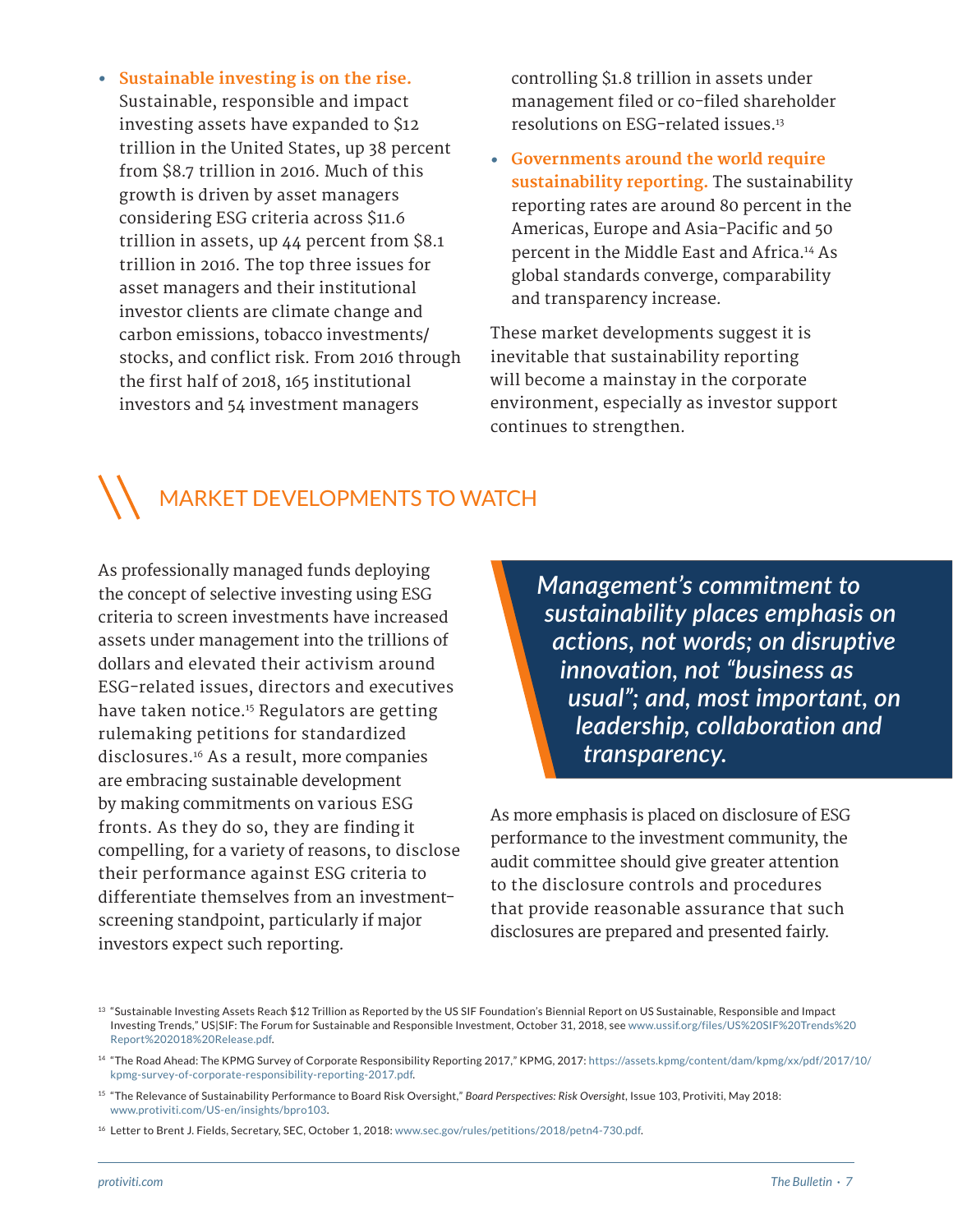Following are eight key factors for interested companies to monitor going forward:

- 1. **Competitors issuing voluntary reports.** As more companies report voluntarily, peers will have to consider whether to follow suit. The SASB provides useful examples of companies reporting in accordance with its standards at [www.sasb.org/company-use/](http://www.sasb.org/company-use/) to illustrate the transparency and impact of such reports on risk management, longterm performance and brand image.
- 2. **Securities and Exchange Commission (SEC) mandates.** As noted above, the SEC has been petitioned to standardize and mandate ESG disclosures. However, to date the Commission has been content to let market forces determine what issuers report.
- 3. **Attestation of selected sustainability information is increasing.** In 2017, the American Institute of Certified Public Accountants (AICPA) issued attestation standards in response to increasing stakeholder expectations and more companies reporting on ESG performance.17 The AICPA's intent is to add transparency and credibility to sustainability reports, with the resulting increase in reliability and trust. The guidance is frameworkagnostic and emphasizes that companies must disclose the suitable criteria they use in presenting sustainability information. Attestation has a long way to go in North America, as it continues to lag the EU in the number of externally assured reports. While attest fees may be a potential barrier (at least initially), management should consider the viability of a costbenefit assessment that weighs the cost of attestation against the favorable impact

on the company's ESG rating and related effect on market capitalization. Therefore, voluntary use of attestation services is a key factor to watch.

4. **Pressure from activist shareholders.**

Pressure comes in many forms. For example, activists apply pressure on board composition and management incentives in the proxy process. They also use ESG screening criteria to drive investment decisions within their portfolios. Institutional investors (e.g., BlackRock, Vanguard) are communicating pointed messages to boards and CEOs regarding the importance of ESG-related issues and, in particular, climate change. It bears watching their actions closely to see whether their bite matches their bark.

5. **Convergence of frameworks.** Because the SASB standards are specifically tailored to U.S. companies and SEC filings, it is likely that they will continue to gain traction in the United States. But there are other frameworks in use, such as the GRI standards. The effort to harmonize frameworks and metrics is important to achieving a level of standardization that fosters comparability. Progress on this front can raise the level of investor interest further.

> *Management indifference to sustainability issues in business carries with it the risk of reputation damage, brand erosion, loss of talent, increased shareholder activism, business decline and, ultimately, business failure.*

<sup>&</sup>lt;sup>17</sup> See "Attestation Engagements on Sustainability Information Guide (Including Greenhouse Gas Emissions Information)" at [www.aicpastore.com/AuditAttest/](http://www.aicpastore.com/AuditAttest/attestation-engagements-on-sustainability-informat/PRDOVR~PC-AAGSUST/PC-AAGSUST.jsp) [attestation-engagements-on-sustainability-informat/PRDOVR~PC-AAGSUST/PC-AAGSUST.jsp](http://www.aicpastore.com/AuditAttest/attestation-engagements-on-sustainability-informat/PRDOVR~PC-AAGSUST/PC-AAGSUST.jsp).